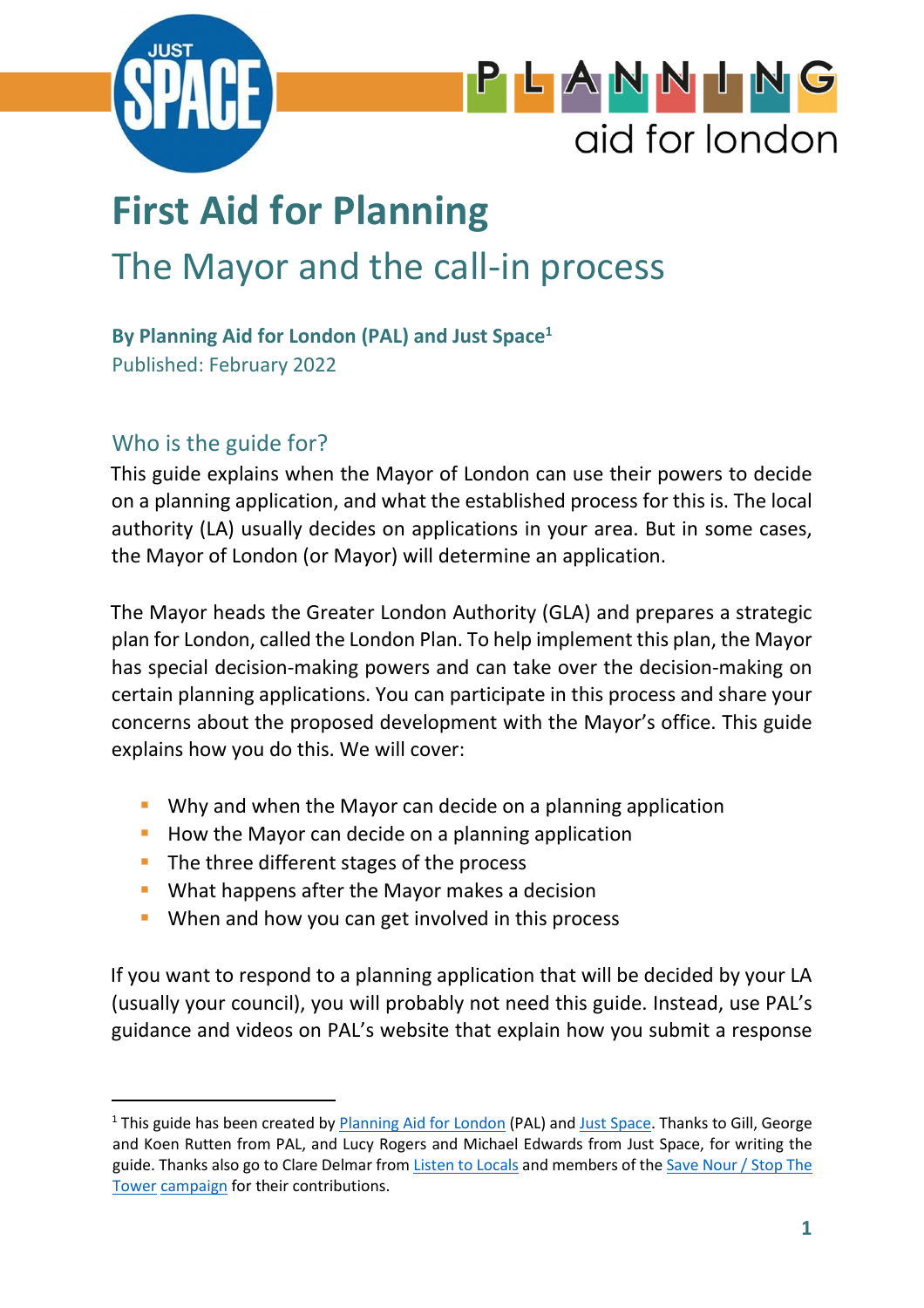to a planning application <u>here</u>.<sup>2</sup> If you think that important policies in the London Plan would be seriously breached by a proposed development, and you want to know how the Mayor is involved in local decisions, then this guide will be helpful.

This guide has benefitted from the input of several community groups who told us about their experiences with the Mayor's office. We are thankful for their insights. Tactics and approaches can be learned from community groups and campaigns who have sought to influence decision-making in planning.

# Why does the Mayor get involved?

The Mayor's London Plan articulates their vision and expectations for new development. The London Plan is the Spatial Development Strategy (SDS) for London, and identifies how London should develop over the next 20-25 years. The plan provides policies to achieve this. The Mayor and officers at the GLA create policies and put the plan in place. You can read more about the London Plan here.<sup>3</sup> To help deliver the policies of the plan, the Mayor has the power to get involved in decisions on planning applications. The LPA, who usually decides on the application, refers some applications to the Mayor, so that the Mayor can assess the proposals and comment. In certain circumstances, the Mayor can 'call in' the application. In both cases, the Mayor will make the final decision.

# When does the Mayor get involved?

Once an applicant (normally a developer) has submitted an application to the LPA, the application will be referred to the Mayor if it meets the criteria set out in the Mayor of London Order (2008).<sup>4</sup> The Order is secondary legislation issued by Central Government and lists the types of applications on which the Mayor should be consulted. The LPA should refer an application to the Mayor when:

- the planned development consists of 150 homes or more;
- **the planned development is over 30 metres in height and is outside the** City of London, or is adjacent to the River Thames and is over 25 metres

<sup>&</sup>lt;sup>2</sup> https://planningaidforlondon.org.uk/planning-library/our-resources/

<sup>&</sup>lt;sup>3</sup> https://planningaidforlondon.org.uk/planning-library/greater-london-authority/

<sup>4</sup> https://www.london.gov.uk/file/7944/download?token=j7RiZ9ll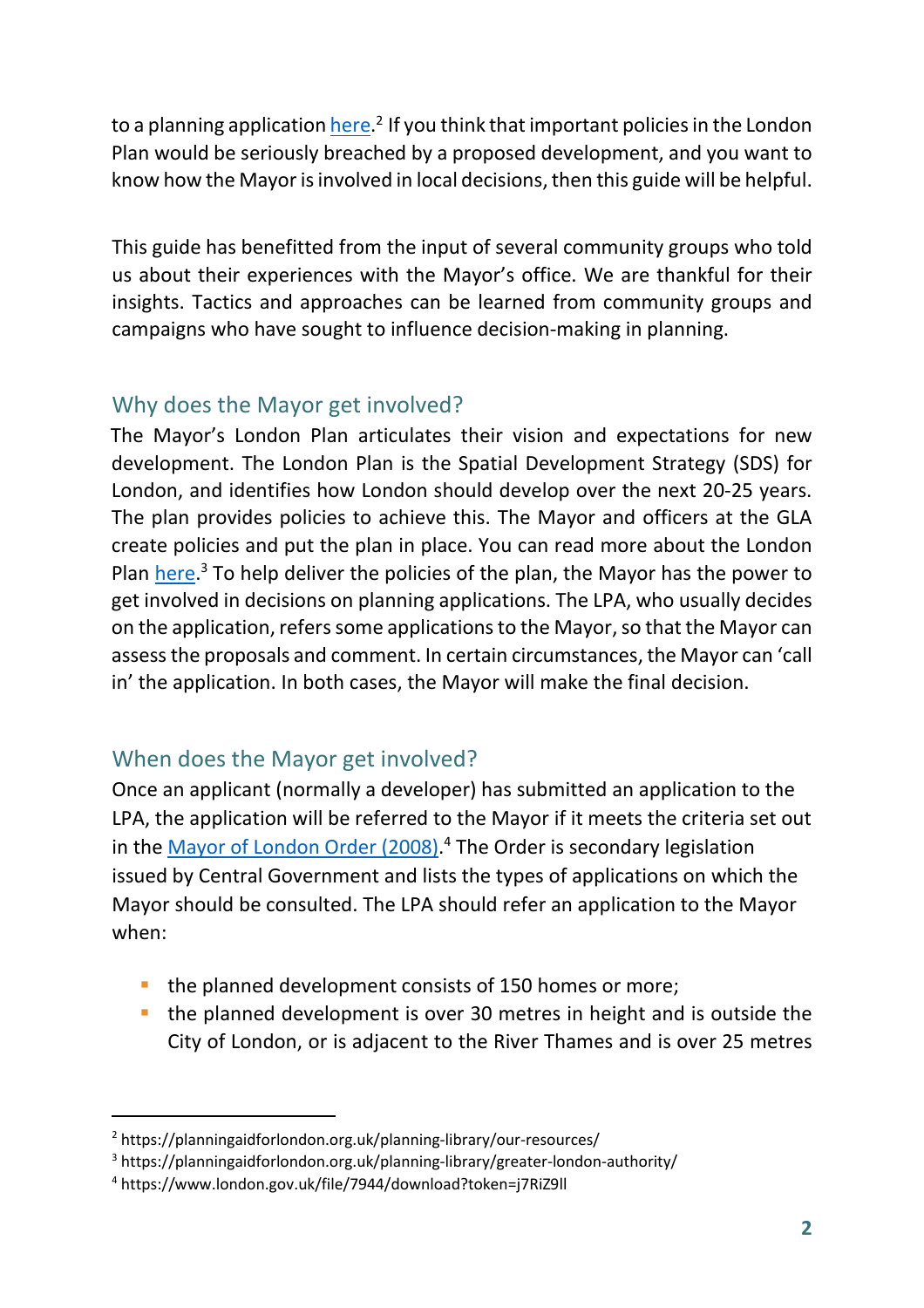high. Inside the City of London, the Mayor can take over when the planned development is over 150 metres;

**the planned development is on Green Belt or Metropolitan Open Land.** These are both categories of land to be protected from development: Green Belt is a nationwide designation of land that keeps large amounts of land undeveloped and separates the countryside from urban areas. Metropolitan Open Land is a London-wide designation which identifies and protects areas of landscape, recreation, nature conservation and scientific interest.

If the application does not meet these criteria, the Mayor has no power to become involved. The decision will be made by the LA, following the regular procedure.<sup>5</sup>

But if one or more criteria are met and the application is referred to the Mayor, the application will go through two or three stages, each explained below:

- **Stage 1 GLA consultation**
- **Stage 2 The Mayor's decision**
- **Stage 3 Call in, the public hearing and final decision**

## Stage 1: GLA consultation

During Stage 1, the Mayor acts as a Statutory Consultee and comments on the proposed development. Within six weeks of submission, GLA officers will evaluate the application and assess whether it meets the policies of the London Plan. They then write the **Stage 1 Response**, which contains the Mayor's comments on the application together with any recommended changes to ensure the application complies with London Plan policies. It is important you also share your views on the application with the LPA during the consultation period (a 21 day period after submission).<sup>6</sup> You can do so via the LPA's planning portal, which you find here.<sup>7</sup>

<sup>&</sup>lt;sup>5</sup> For an overview of this process, see PAL's leaflets and videos:

https://planningaidforlondon.org.uk/planning-library/our-resources/

<sup>&</sup>lt;sup>6</sup> This period differs for applications for public service infrastructure, see paragraph 53 of the guidance on consultation issued by the Department for Levelling Up, Housing and Communities and Ministry of Housing, Communities & Local Government: https://www.gov.uk/guidance/consultation-and-predecision-matters

<sup>&</sup>lt;sup>7</sup> https://planningaidforlondon.org.uk/planning-library/your-local-planning-authority/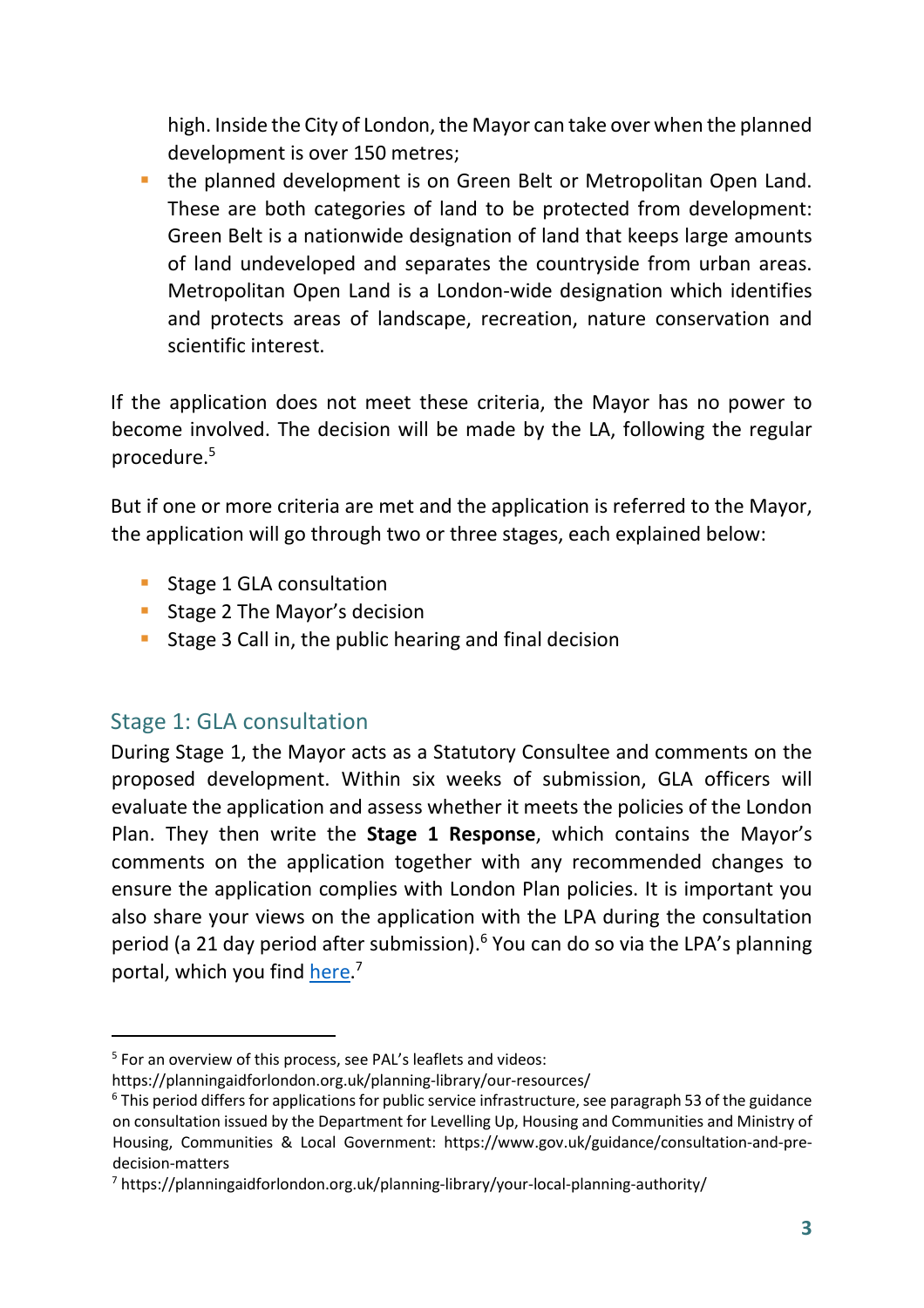Before your Local Authority makes its decision, you should be able to read the Mayor's Stage 1 Response in two places:

- 1. On the **LPA's planning portal** along with all the documents relating to the planning application. This portal is the LPA's public record of information submitted with an application and can be found through their website. PAL's guide 'Finding the planning information you need' (here) explains how you find this information.<sup>8</sup>
- 2. Responses from the Mayor are also published on the **planning portal of**  the GLA here.<sup>9</sup> Note that this a different portal than your council's and that planning applications listed in this portal often have a different reference number. You can also search for an application using its street address.

After you have read the Mayor's Stage 1 Response, you will know whether the planning application conforms with the Mayor's London Plan policies. At this point, you may want to comment further, sending comments to your LPA via the portal. If you are speaking against the application in front of the local planning committee, you may want to refer to the Mayor's response, stating where the application contravenes the London Plan.

#### **The Local Planning Authority's decision**

Having considered the Mayor's Stage 1 response, the local planning officer will evaluate it as part of their Officer's Report, which is presented to the Planning Committee of the LA. Based on the report, the Mayor's response, and all other representations received (including yours), the Planning Committee will meet to grant or refuse planning permission.

# Stage 2: The Mayor's Decision

Following the Planning Committee's decision, the application must be referred back to the Mayor to make a final decision. The LPA must send the Mayor all the paperwork related to the application for the Mayor's team to read and evaluate. This is called the Stage 2 referral. After the referral has been made, the Mayor has 14 days to decide one of three things:

<sup>8</sup> https://planningaidforlondon.org.uk/planning-library/our-resources/

<sup>9</sup> https://gla.force.com/pr/s/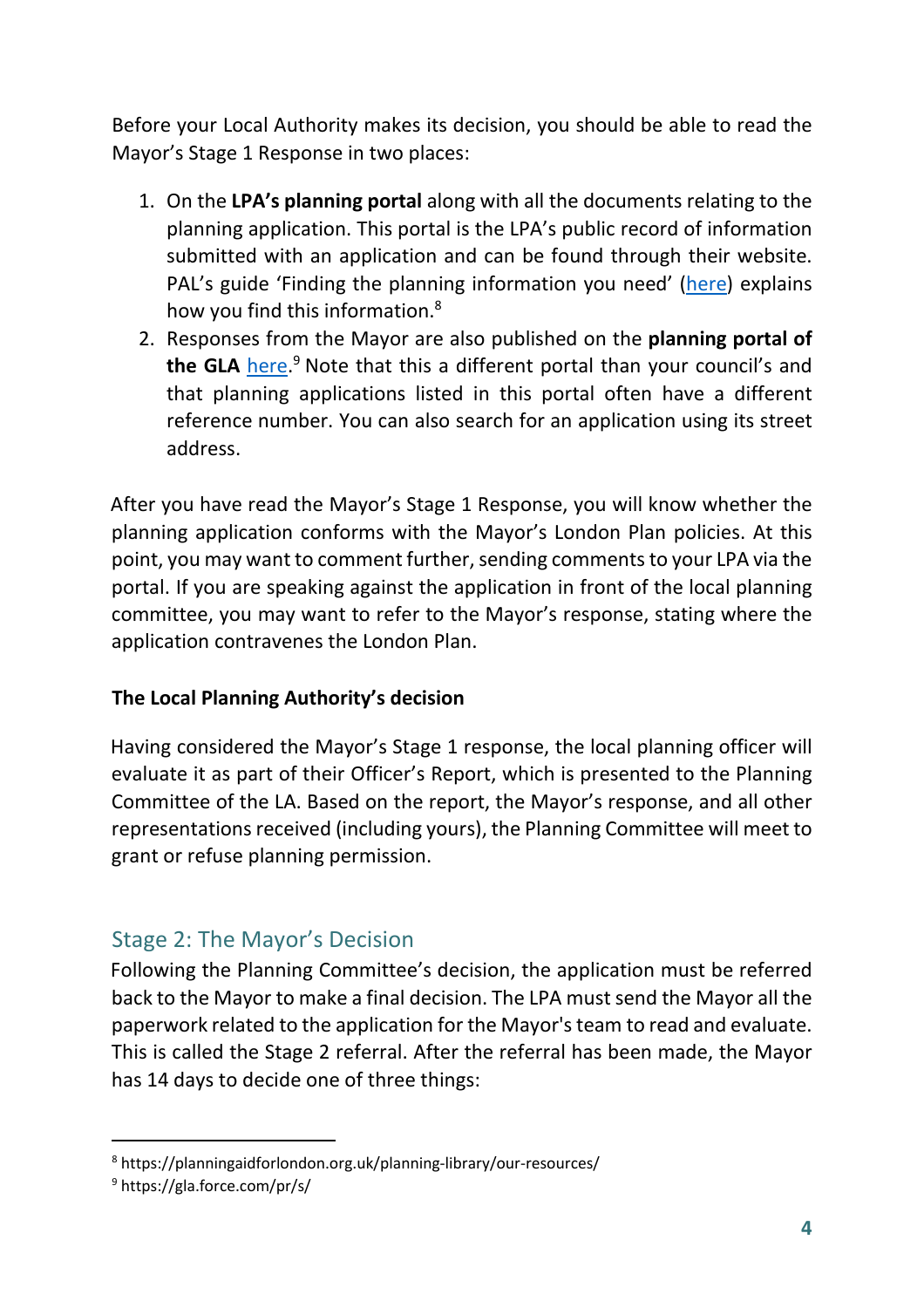- 1. Allow the LPA's decision to stand (be this approval or refusal). The Mayor will write a letter to the LA stating this, and will have no further role in the decision.
- 2. Direct the LPA to refuse the application if it has been approved. The decision is announced in a letter and is binding. But this rarely happens: since 2016, the Mayor has directly refused only 10 applications.<sup>10</sup>
- 3. 'Call in' the application, meaning the Mayor becomes the Planning Authority. The application then passes to Stage 3.

#### **What you should do before the Mayor's decision**

Following the decision by your LA, with the application now passing to the Mayor, you want to be sure that the Mayor is fully aware of your concerns. It is not known whether objections are reported to the Mayor in full, so this is the moment to **re-submit your objections** to the Mayor's Office. At the foot of the Stage 1 Response, you should see the name of the case officer connected to the application. Contact this case officer to check whether they will be the person reporting the case to the Mayor. You will want to copy the case officer into any emails, petitions, or objections sent to the Mayor at this point. The Mayor's email address is mayor@london.gov.uk.<sup>11</sup> You can continue to submit new comments to the Mayor by contacting the case officer or commenting via the GLA's planning portal. It is essential to focus your comments on 'material planning considerations' and relevant planning policy, especially any London Plan policies which you consider would be seriously breached by the development in its present form (see Appendix 1).

#### **When will the Mayor make a decision?**

At this stage of the process, unlike in planning procedures at your LPA, there is no statutory requirement for the Mayor to inform people when the decision will be taken. So you may not know exactly when to get your letter in, or plan any publicity about the decision. The decision itself does not happen in a council chamber with witnesses, it is the decision of one person in private, advised by the unelected Deputy Mayor for Planning and other unelected officers. Some

 $10$  See a list of applications that the current Mayor directed refusal on here: https://www.london.gov.uk/what-we-do/planning/planning-applications-and-decisions/directionrefuse-applications-0

 $11$  You can read more about how you submit a petition here: https://www.london.gov.uk/aboutus/london-assembly/petitions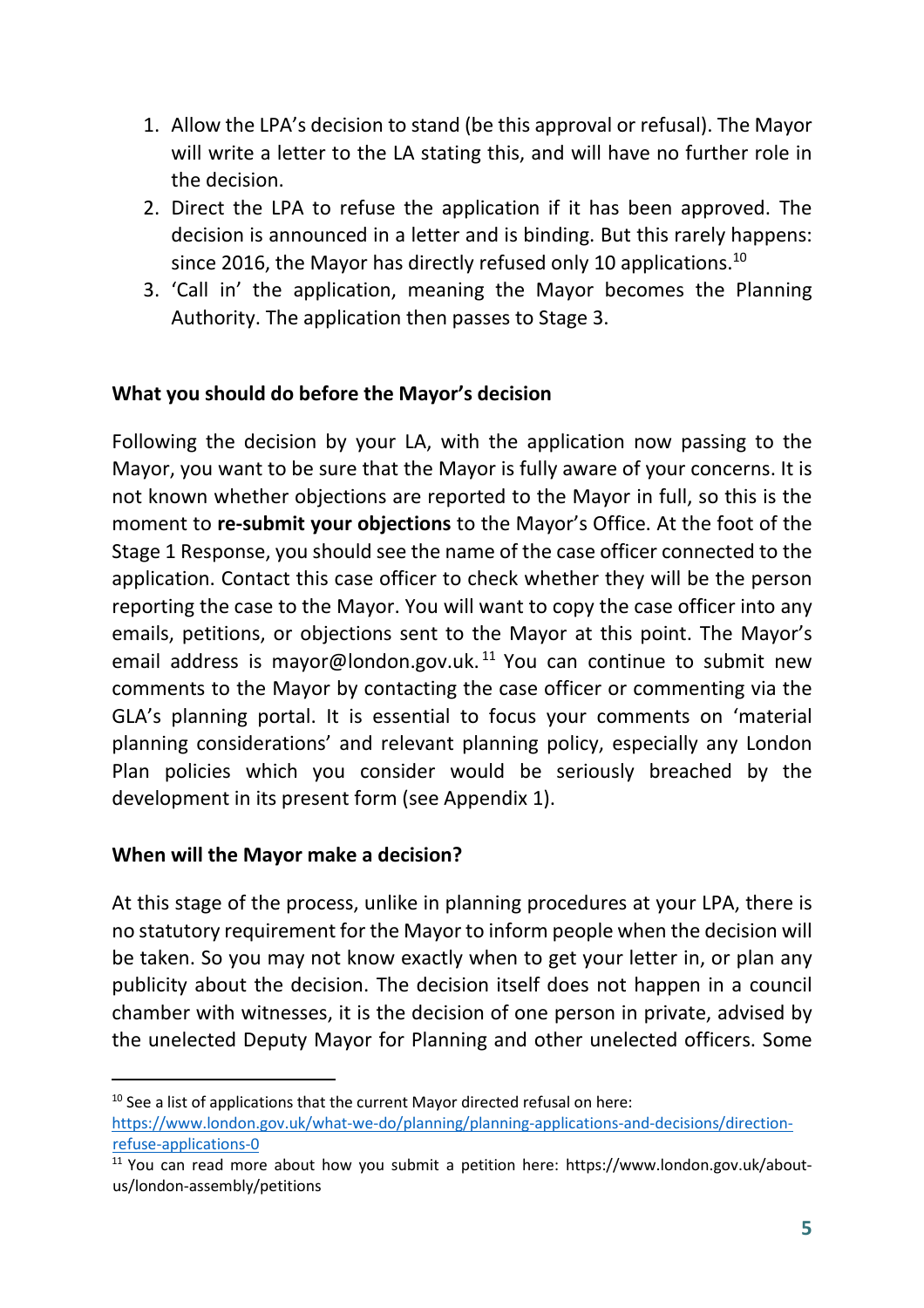campaigners and organisations have been asking for change, to make the Mayor's decision-making more accountable to the public.<sup>12</sup>

If the Mayor decides to 'call in' the application, the application passes to Stage 3, and the Mayor has become the planning authority.

# Stage 3: Call in, the public hearing and final decision

The Mayor of London Order (2008) states that the Mayor can only take over from a LPA and call in an application where the application is of Potential Strategic Importance (sometimes referred to as PSI applications). In order to fall within this category, it needs to meet one or more of the following three policy tests:

- The development would have a significant impact on the implementation of the London Plan
- The development would have significant effects that are likely to affect more than one London borough
- **There are sound planning reasons for intervention.**

Article 7 of the Mayor of London Order (2008) explains the various tests.<sup>13</sup>

Once it is determined that an application is of PSI and the Mayor has decided to take over, the submitted application will be reviewed and further statements requested, as necessary, from both the LPA and the applicant.

Once the Mayor has called in the application, the proposal for the site can evolve significantly. The case officer at City Hall, who has been assigned to the application by the Mayor, may discuss the Mayor's objections to the scheme with the applicant. During this process amendments to the application are likely to be made. If significant changes are made, further consultation on the proposed development will be carried out and announced on the GLA's and the LPA's websites.

<sup>&</sup>lt;sup>12</sup> See for example recent calls on the Mayor to publish a Statement of Community Involvement that is co-produced with Londoners:

https://www.centreforlondon.org/reader/public-planning-manifesto/community-involvement/ <sup>13</sup> The Town and Country Planning (Mayor of London) Order 2008 (legislation.gov.uk) https://www.legislation.gov.uk/uksi/2008/580/article/7/made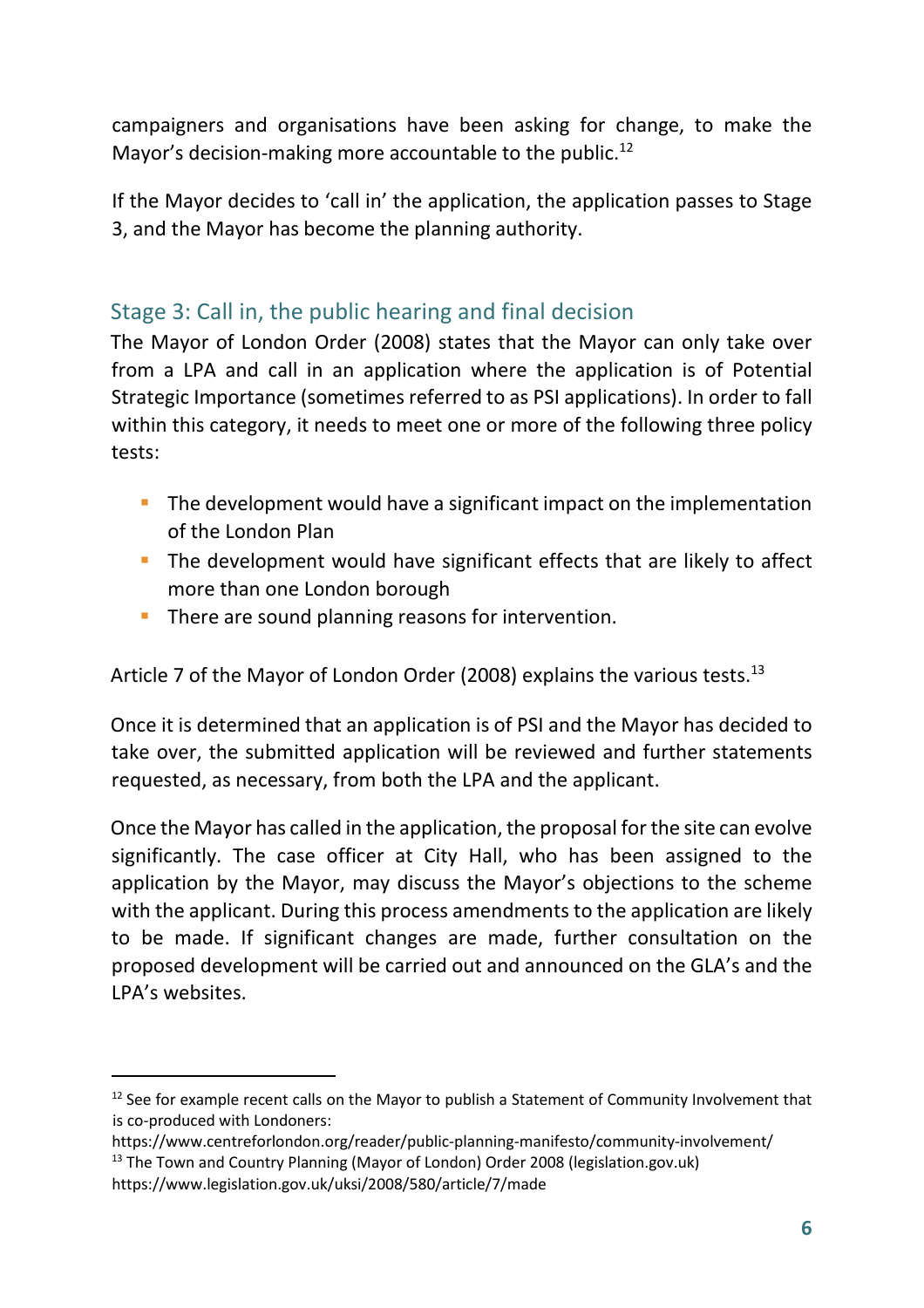*You will need to regularly check both websites to monitor progress and not assume you will be notified of changes by the GLA and the LPA. If you have comments, they can be submitted to the GLA during this stage. Discussions between the Mayor's office and the applicant are usually confidential, and it is not clear what minutes, if any, are kept. To remain up to date with the discussions between the GLA and the applicant, you will need to contact the case officer to request this information. It is extremely rare for community groups to secure meetings with the case officer so they can be informed about how the scheme is evolving. To obtain this information you may need to submit freedom of information applications (FOI's) if the case officer has not answered your questions to your satisfaction.<sup>14</sup> Community groups have found it notoriously difficult to get access to this information: even to discover how many meetings between the Mayor's office and the applicant have taken place, community groups have had to make FOI's. Despite this, it's important you keep track of how the scheme is evolving and provide your comments, when possible, to ensure your community remains represented.* 

#### **Public hearing**

A public hearing must be held before the Mayor determines the application. The public hearing offers anyone interested in the planning proposal an opportunity to express their views. If you or your community group have submitted objections to the proposed scheme to your LPA, you should be notified about the hearing.

In the lead-up to the hearing you can submit further evidence and views on the application. The case officer at City Hall should be the recipient of your comments. On the GLA website, you will find a portal to submit further comments, or an email address to send your submissions to.<sup>15</sup>

The case officer will prepare a report to the Mayor before the hearing, the Stage 3 report, which summarises the case. The Stage 3 report will refer to all representations received, including yours, if received in time. Usually,

 $14$  Friends of the Earth (2020) has published guidance on how you can make a freedom of information request: https://friendsoftheearth.uk/system-change/guide-community-rightsenvironment-and-planning-laws

<sup>&</sup>lt;sup>15</sup> To do so, go to the GLA's webpage on public hearings. Click on the link to the application you want to comment on. Then go to the section 'How to comment on the application': https://www.london.gov.uk/what-we-do/planning/planningapplications-and-decisions/publichearings)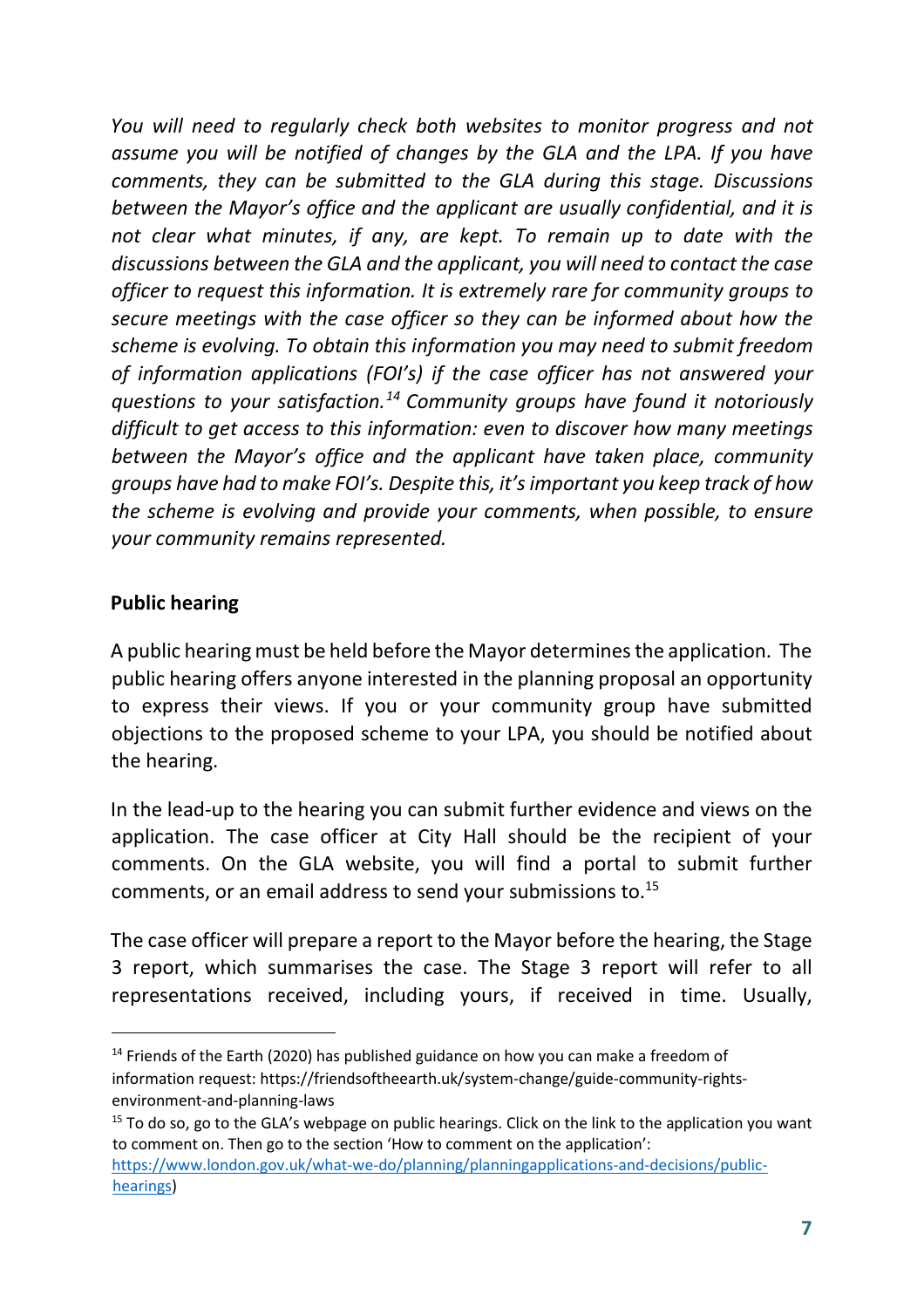comments submitted made up until the public hearing will be considered by the case officer but it is best to submit well before the report is written. You may or may not be told when this report will be written, but it is usually published 7 days before the hearing date. This report will be made available on the GLA's website here.<sup>16</sup>

The public hearing will take place at City Hall on a single day. During this hearing, the Mayor will discuss and evaluate the application. If you have submitted comments during Stages 1, 2 or 3, you should be informed about the hearing and can apply to the case officer to ask to speak (see below). You should also contact the case officer to discuss any access needs. Having considered all representations received and following discussion at the Public Hearing, the Mayor will decide whether permission should be granted. Participation at the public hearing will ensure you have availed yourselves of every opportunity to influence the outcome of the application. If you do not wish to speak, you may attend the hearing to watch.

#### How the hearing works

If you attend the hearing and intend to speak, it is important to familiarise yourself with the procedures. The GLA has published guidance explaining the process on the GLA website. $^{17}$ 

Provisional dates for public hearings are published on the GLA website.<sup>18</sup> The actual date of the hearing will be confirmed 21 days before it takes place. Community and campaigning groups can choose to encourage people to attend or watch the hearing, so they can scrutinise the presentations and the Mayor's decision. Involving the local press may increase interest and coverage.

Remember: unlike the applicant and the LPA, Third Parties (i.e., objectors and supporters) do not have an automatic right to speak. So you must make a specific request to the case officer to do so, provided you have already made

<sup>16</sup> https://www.london.gov.uk/what-we-do/planning/planning-applications-and-decisions/publichearings

<sup>&</sup>lt;sup>17</sup> GLA, Procedure for Representation Hearings at the Greater London Authority (June 2021) https://www.london.gov.uk/sites/default/files/mayoral\_rep\_hearing\_procedure\_-\_june\_2021.pdf 11 Public hearings, London City Hall: https://www.london.gov.uk/what-we-

do/planning/planningapplications-and-decisions/public-hearings

<sup>18</sup> Public hearings, London City Hall: https://www.london.gov.uk/what-we-

do/planning/planningapplications-and-decisions/public-hearings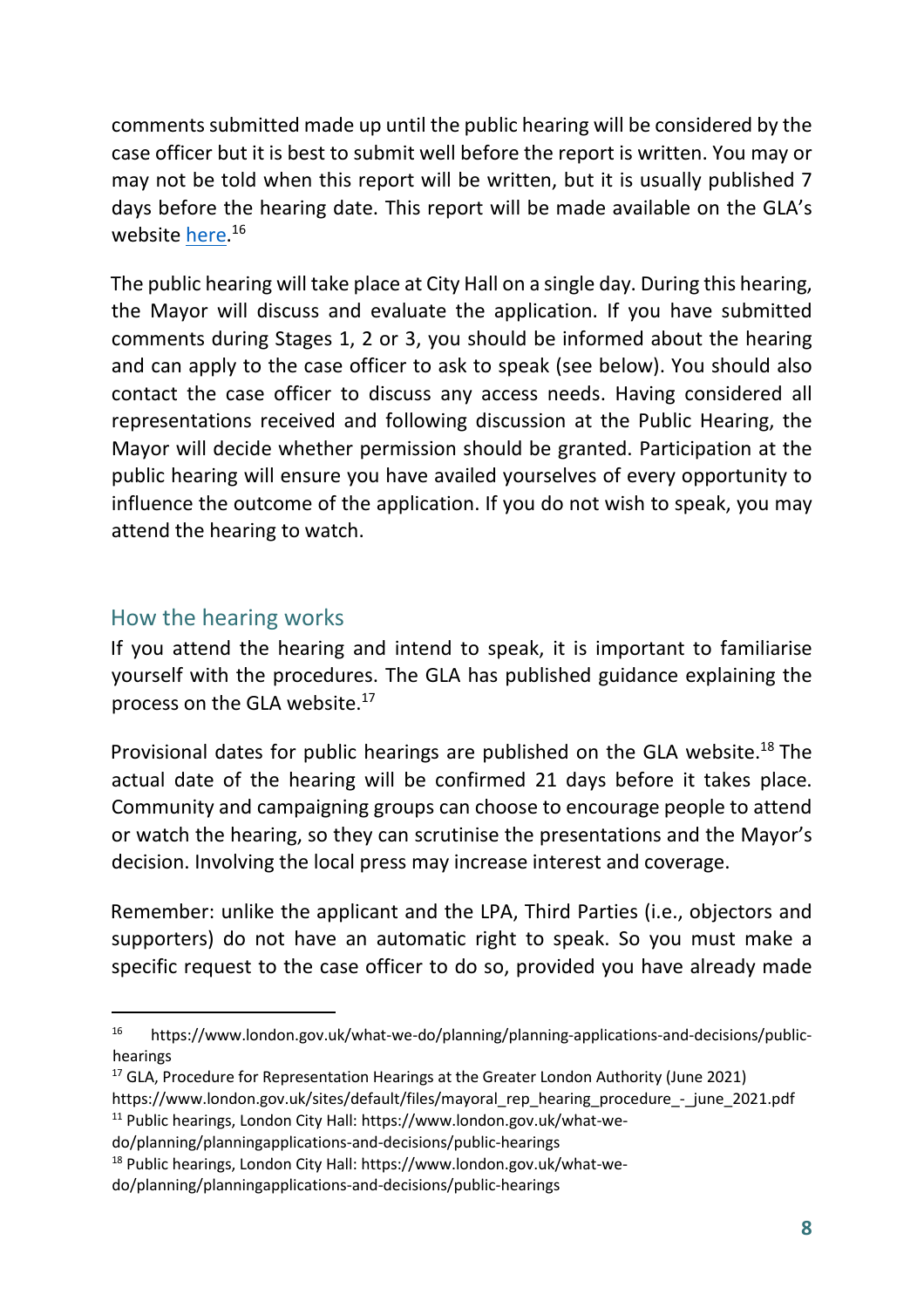representations, either to the LPA or the GLA. You should be contacted by email at least 21 days prior to the hearing with details on how you can register to speak but you might have to request this information from the case officer.

#### **The written statement**

If you wish to speak, you must provide the GLA case officer a brief written statement of the issues you intend to address 14 days in advance of the hearing. You must state whether you wish to attend the hearing in person or remotely; whether you object or support the scheme; and if you represent a community group or other association. In preparing your statement it will be essential to explain which of the policies of the London Plan support your position. Refer to the policies you believe the proposed development will breach. Remember that the Mayor needs to justify their decision based on policy in the London Plan. If the application has changed significantly since the Mayor called in the application, you can introduce any new issues arising from these changes. Ensure you limit your comments to 'material planning considerations' only (see Appendix 1).

#### **Speaking at the hearing**

At the hearing, you can elaborate on your written statement. You can present information visually if it assists your case and mention in advance to the case officer what equipment or software you require. If you present information visually, you should include this information in your written statement.

A maximum of 15-minutes in total (so not per objector!) is allocated to objectors. The same amount of time is allocated to the supporters of an application. If there are three or fewer speakers from either group, the time will be limited to 5-minutes per person. That is very little time, particularly when you may have to share your timeslot with many other speakers. The Mayor has the discretion to allow more time for objectors to speak. For instance, the Mayor may grant additional time where Third Parties provide convincing reasons, such as the size or complexity of a scheme and the number of issues needing to be covered. If you require more time, you should request this by contacting the case officer as soon as possible after the hearing date is announced, so the speakers can start to prepare what to say.

You can select who your speaker(s) will be and whoever is chosen should be good communicators, well versed on all or most aspects of the scheme. You may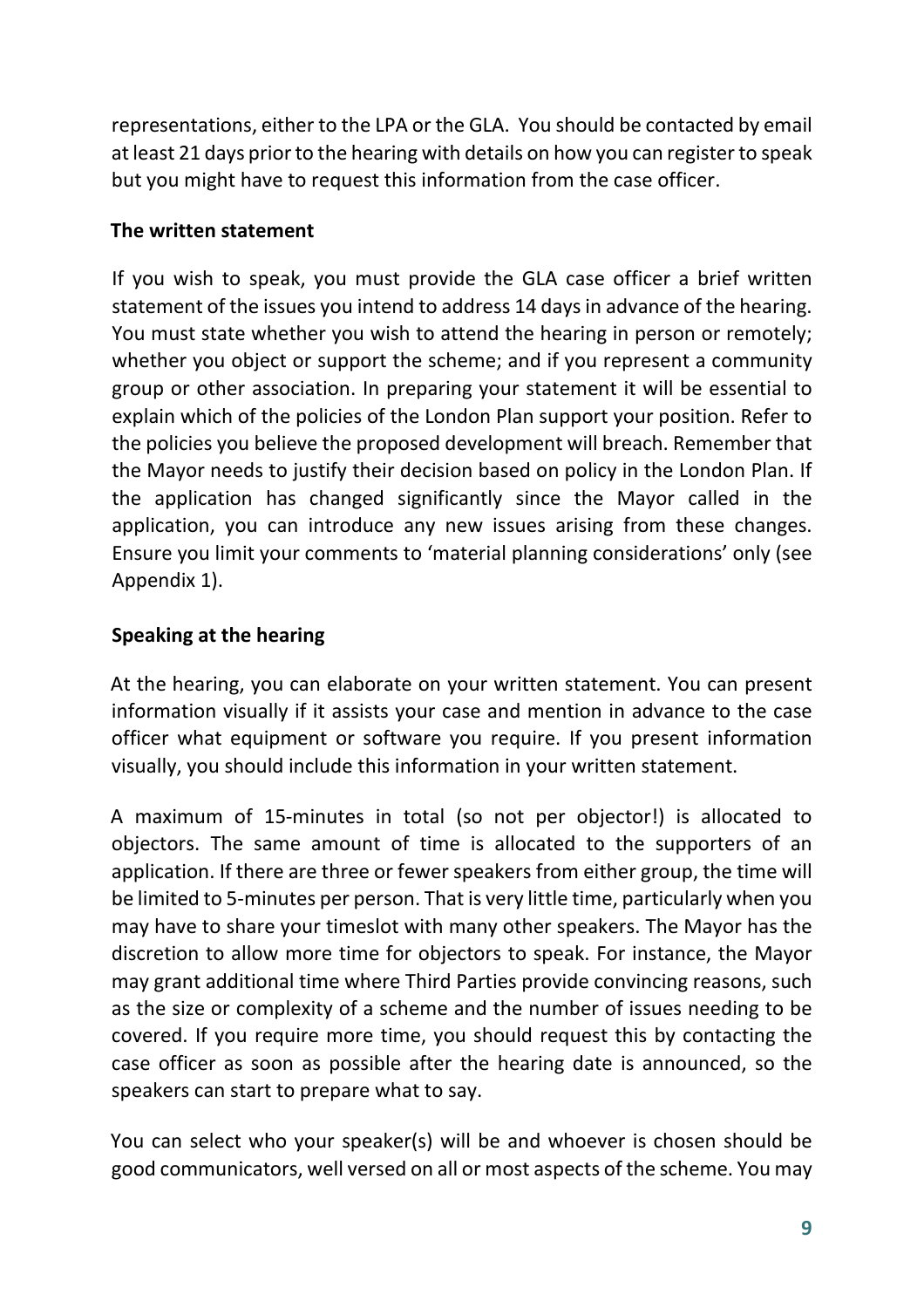need to coordinate your presentation with other parties carefully to avoid unnecessary repetition and maximise the effectiveness of the overall case presented.

Banners and placards are not allowed at the hearing.

*Community groups have expressed frustration about the limited amount of time provided for them to present. This highlights the pressure on community groups to be organised in their response and coordinate well with others who also wish to make a representation at the hearing. It's well worth rehearsing with a timer to ensure you put across all your points within the allotted time.* 

#### **The hearing process**

The agenda of the hearing will be published on the GLA's website. Every hearing roughly follows the process below:

- If you are speaking you should identify yourself to the case officer no less than 15-minutes before the hearing is due to start.
- The Mayor will preside at the hearing.
- The Mayor's legal adviser will introduce the hearing by setting out the procedure to be followed. A representative of the Mayor, usually the GLA case officer, will give a presentation on the application.
- A representative from the LPA (usually a council planning officer, or officers, if the application is within multiple boroughs) will be invited to address the hearing for a maximum of 5 minutes.
- Objectors and supporters will be invited to address the hearing. All speakers will be notified when 30 seconds of their allotted speaking time remains.
- The applicant or their agent will be invited to address objections for, in most cases, a maximum of 5 minutes.
- The Mayor may then ask questions of those speaking. You won't be cross examined by the Mayor, but you may be required to answer questions or elaborate on a point.
- The hearing will be filmed and webcasted live. The recording will be available on the GLA's website afterwards.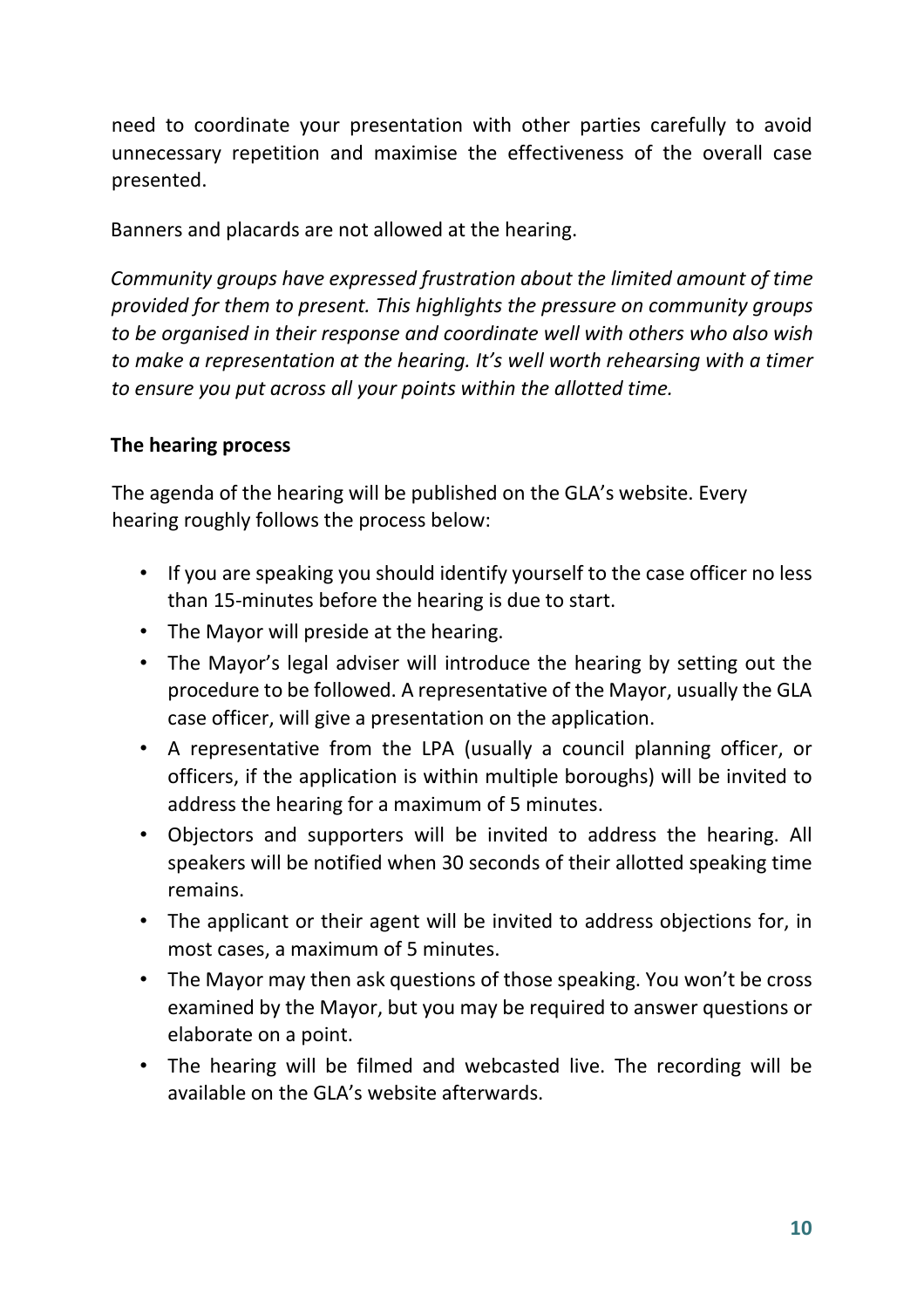## **Adjournments**

If new matters are raised that need further investigation by GLA officers before the Mayor can determine the application, the Mayor can decide to get the hearing adjourned (or suspended).

Notice of any reconvened hearing will be posted on the GLA website and displayed near the development site. The LPA will be asked to display a notice at its offices and on its website. Those who spoke at the original hearing should be notified. Anyone else may request written notice of the reconvened hearing by supplying their details to the GLA case officer at the close of the original hearing.

#### **The decision**

At the public hearing the Mayor may decide on the application before them. In this case, the Mayor briefly retires to consider the case, then returns and reads out the reasons for making the decision. The Mayor may also choose to retire and close the hearing before giving a decision. If the Mayor decides to retire before deciding, then they may be joined by the Deputy Mayor for Planning Regeneration and Skills, the Deputy Mayor for Housing and Residential Development, the GLA Legal Advisors, and other representatives from the GLA's planning team.

It is important to remember that the Mayor (with the input of advisors) is the sole decision maker. The London Assembly, which consists of Elected Members who hold the Mayor accountable, is not involved in the making of a planning decision. They may be able to help you with raising your concerns about the proposed development. You can find the Assembly Member for your area on the GLA's website here.<sup>19</sup>

If the Mayor has postponed the decision, the decision is usually made within five working days of the hearing. Once the decision is made it will be posted on the GLA website. The written decision, in which the Mayor sets out the reasons for the decision, will be published.

While there is the possibility that an application may be refused, the track record of recent Mayoral decisions shows that the vast majority of applications are approved. Two recent exceptions to this are the Charlton Riverside refusal

<sup>19</sup> https://www.london.gov.uk/people/assembly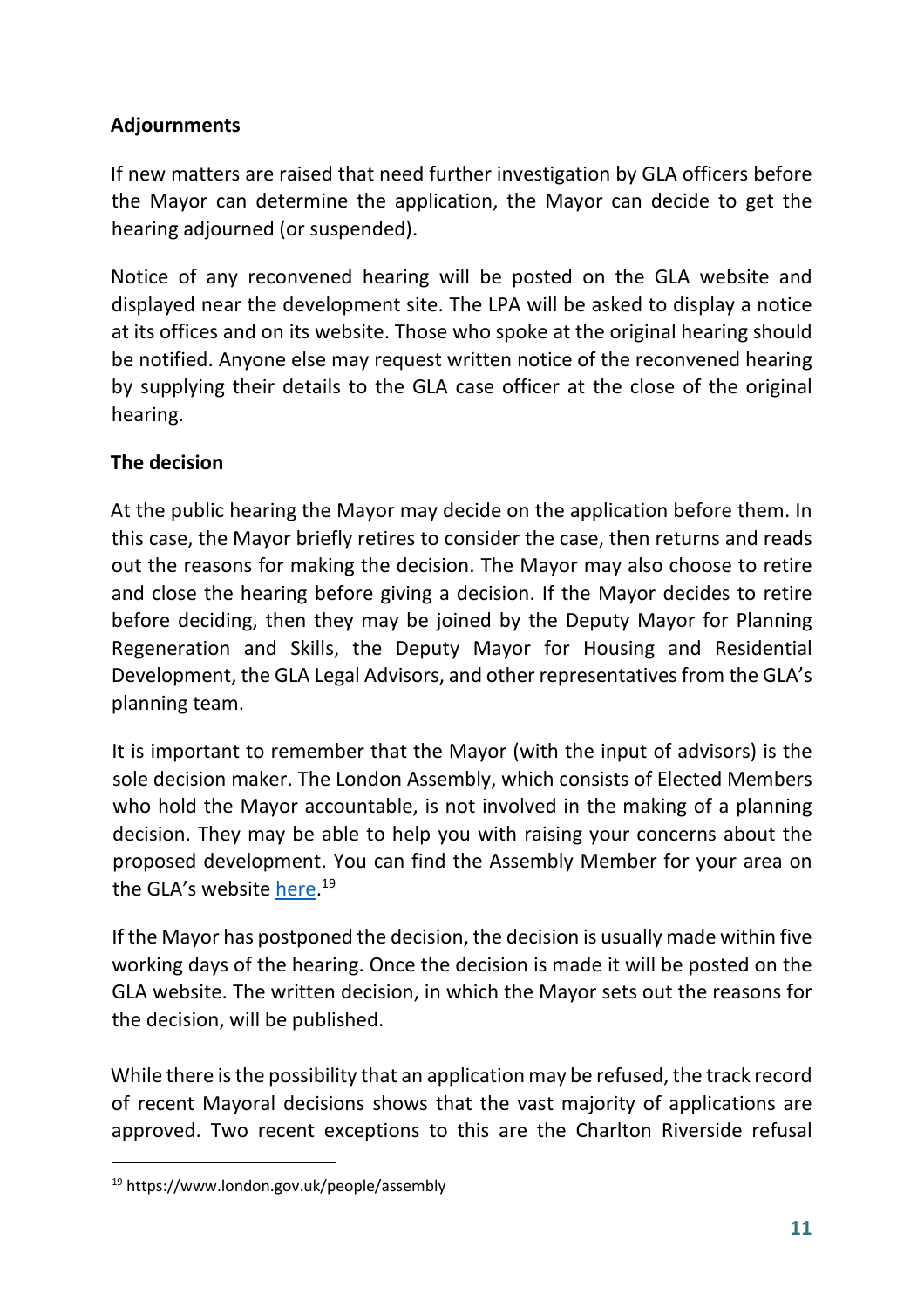(here) and the Mortlake Brewery refusal (here), both of which had (and still have) active community campaigns raising their concerns about the schemes.<sup>20</sup>

#### **Top tips**

- 1. Stay informed: check the websites of the GLA and the LA regularly for updates. Do not assume you will be contacted (on time).
- 2. Find out who the GLA's case officer will be. They are your main point of contact once the application is called in.
- 3. Request information and ask the case officer for updates on the meetings they are having with the developer team and consequential changes to the plans – this may need to be done through a FOI request.
- 4. Engage with the London Assembly Member for your area: they may be able to help to get more information about the application or help with coordination with the case officer. $21$
- 5. Rehearse your representations before the hearing. Work together with other speakers.
- 6. Use every opportunity throughout the process to comment and share your views.
- 7. Get as many people as you can to attend or watch the hearing.

## Learn more about the process

To learn more about the challenges and experiences of other community groups, check out the conversation hosted by London Assembly Planning and Regeneration Committee on the 9th of November 2021 on community engagement for applications that the Mayor considers. In this meeting the London Assembly members asked the following questions:

- What barriers or challenges exist for communities engaging with the Mayor on planning applications?
- Does the Mayor take adequate account of community views when considering called-in applications?

<sup>&</sup>lt;sup>20</sup> https://www.london.gov.uk/what-we-do/planning/planning-applications-and-decisions/publichearings/vip-trading-estate-public-hearing

https://www.london.gov.uk/what-we-do/planning/planning-applications-and-decisions/publichearings/former-stag-brewery-public-hearing

 $21$  You can find who your Assembly Member is and how to contact them here:

https://www.london.gov.uk/people/assembly Note that some Assembly Members cover the entirety of London (called London wide) and not just one area within the city.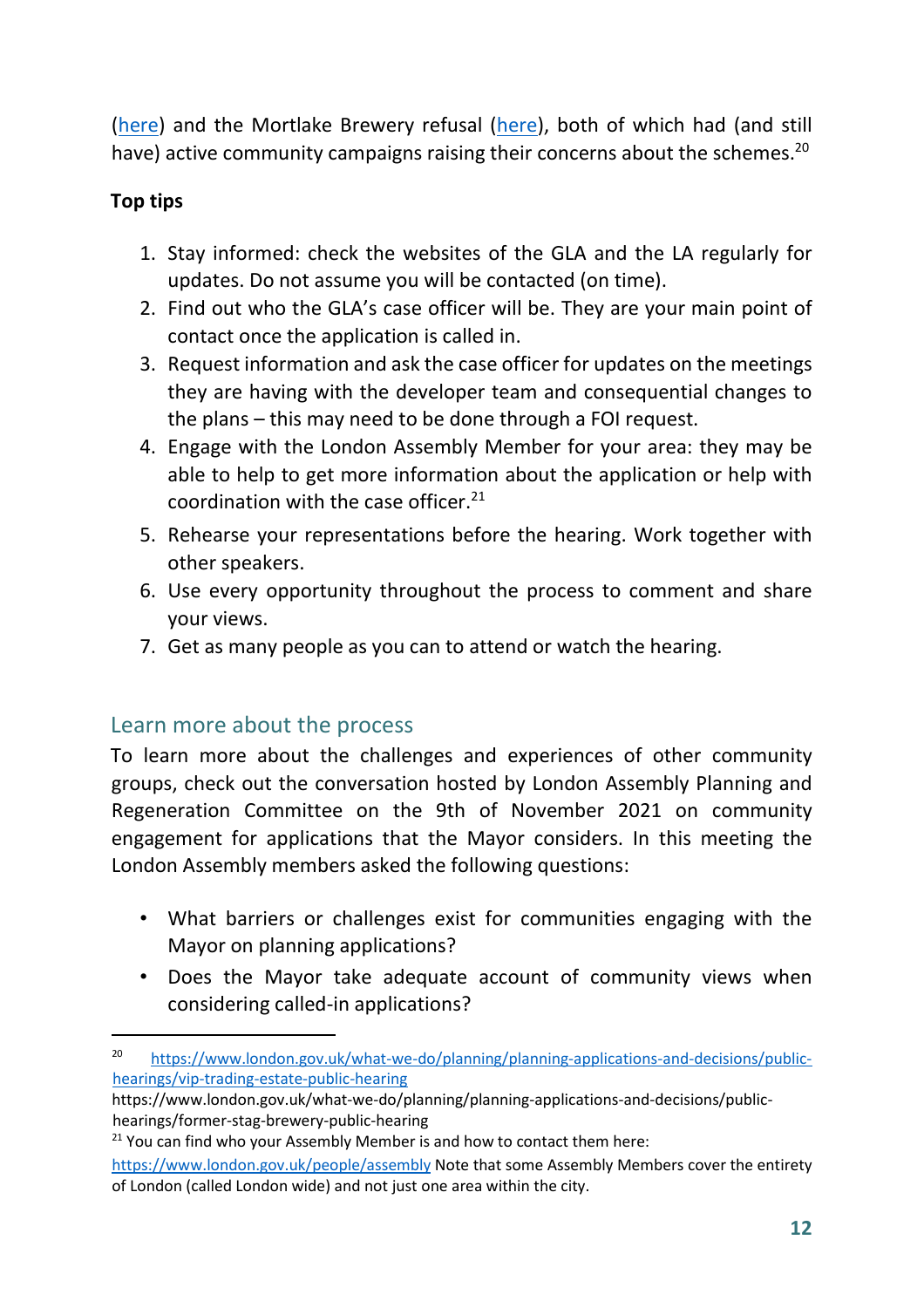You find an overview and find the full transcript of the meeting here.<sup>22</sup> Watch out for a report that the Committee will produce in 2022

These discussions emphasise that participation in the hearing process can be both challenging and time consuming – despite this, it is a worthwhile process and can result in positive change. To learn more about the experience of community groups in the process, visit the Listen to Locals website here, and the Just Space website here.<sup>23</sup> You can also visit the Save Nour / Stop The Tower campaign, which is currently (at the time of writing) campaigning around the Pope's Road Public Hearing, here.<sup>24</sup>

In 2022 it is probable that the London Assembly will recommend changes to the process, or at least to the transparency and openness of the process, so watch out for changes. We will update the information in this guide accordingly but check when this was updated last.

## Some final words

Getting engaged when the Mayor calls in an application and preparing for the public hearing is hard work. You will not always succeed in convincing the Mayor of your case. Nevertheless, there are examples of community groups and campaigns which have in the past persuaded the Mayor to reject an application, or have negotiated significant changes and improvements to the original scheme. So be clear on the key arguments in your case, prepare well, stay positive, and give it your best shot.

<sup>&</sup>lt;sup>22</sup> https://justspace.org.uk/2021/11/29/assembly-probes-mayors-planning-decisions/

<sup>23</sup> https://www.listentolocals.co.uk/ & https://justspace.org.uk/

<sup>&</sup>lt;sup>24</sup> See https://www.savenour.com/ for the campaign. For information about the public hearing, go to: https://www.london.gov.uk/what-we-do/planning/planning-applications-and-decisions/publichearings/popes-road-public-hearing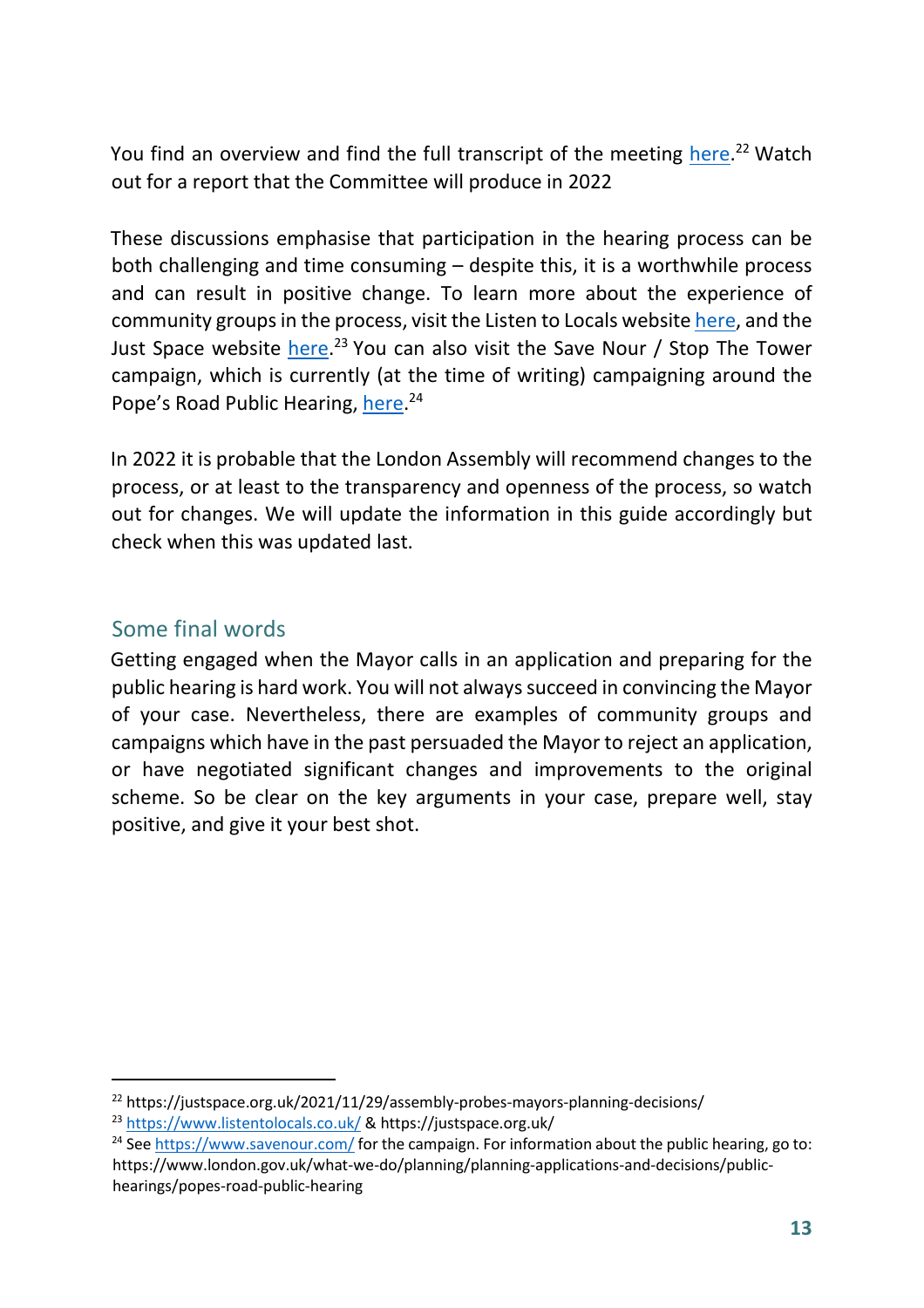#### **© Planning Aid for London** | Charity Reg. 802943 | Company Reg. 2081763 & **Just Space** 2022

#### Who is Planning Aid for London?

Planning Aid for London provides free advice and training on town planning to individuals, community groups and voluntary organisations in London, who are unable to afford professional advice. We help people understand and get involved in planning processes that affect their neighbourhoods, such as housing development, land use changes and regeneration projects.

We are a charity committed to supporting members of the public looking to make their voice heard in planning decisions.

#### **Email**: info@planningaidforlondon.org.uk

**Website**: planningaidforlondon.org.uk **Twitter**: @Planaidlondon

**Correspondence**: Planning Aid for London, c/o TCPA 17 Carlton House Terrace, London, SW1Y 5AS

## Who is Just Space?

Just Space is an informal alliance of around 250 community groups, campaigns and concerned independent organisations which was formed to amplify the voices of Londoners at a grassroots level. Our aim is to improve public participation in planning, to ensure that policy is fairer towards communities in a system dominated by the interests of developers.

We work by supporting our member groups and spreading information further afield. Groups collaborate and coordinate in making representations to planning authorities, share learning, research and experience through workshops and publications.

**Email**: richardlee50@gmail.com

**Website**: justspace.org.uk **Twitter**: @JustSpace7

Just Space does not have an office or street address.